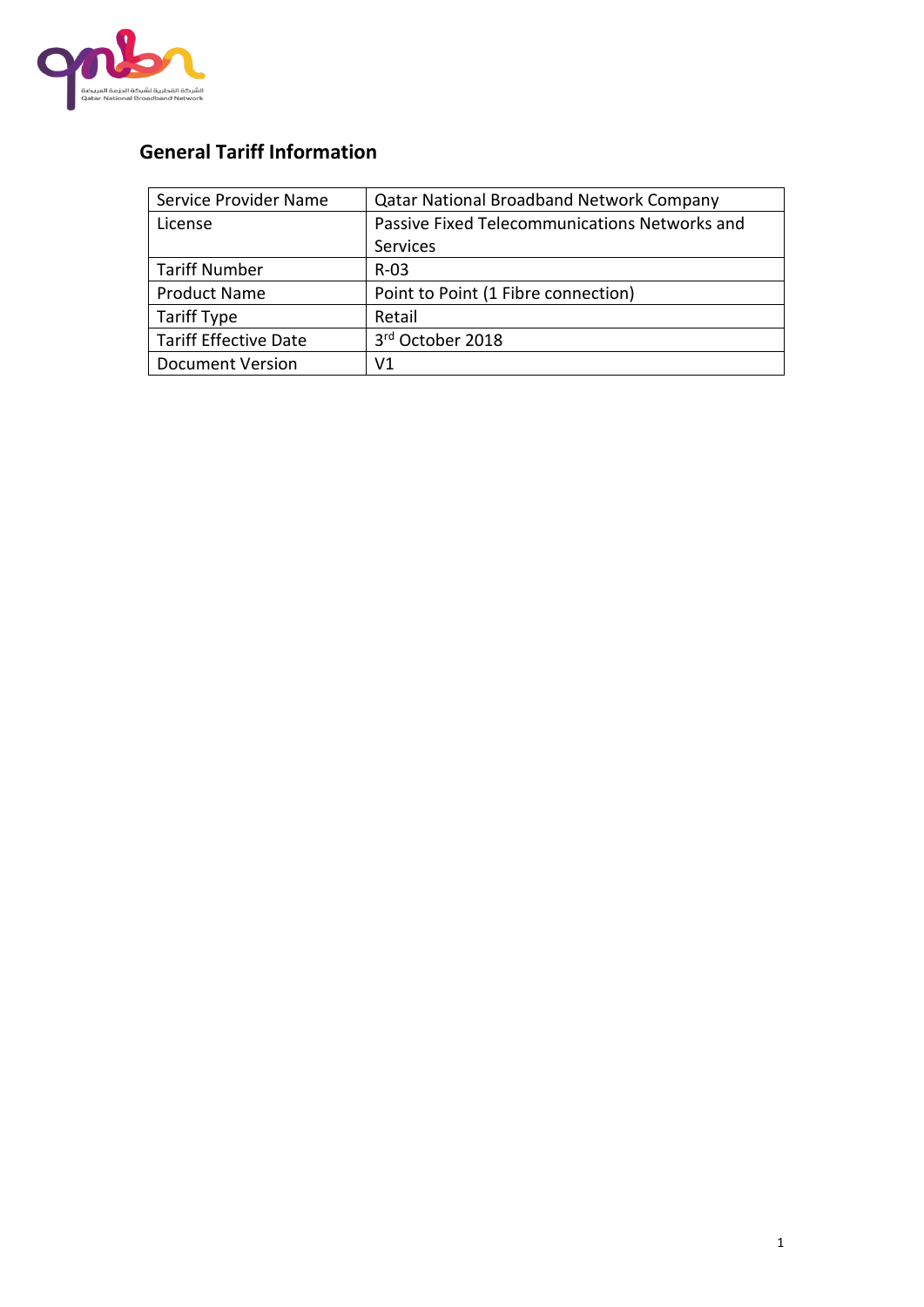

## **1 Definitions**

**"Agreement"** means the Agreement entered into between Qnbn and the Customer for the supply, installation and related services of the Product. The Agreement comprises the Master Service Agreement, together with this Tariff Document. Additional schedules (addressing such as matters as operational details, civil works, etc.) may be agreed with the Customer;

**"Business Day"** means any day other than Friday, Saturday or a public holiday in the State of Qatar;

**"Calendar Day"** o**r "Day"** means any day of the week;

**"Charge(s)"** means the consideration payable by the Customer for the Products (including any ancillary goods or services) set out or referred to in the Tariff Document and/or the commercial offer;

**"Central Office"** or "**CO**" means Qnbn's premises housing Qnbn's ODF from where the feeder cable originates towards the outside plant;

**"Connection"** may refer to any one or all of the various passive fiber elements, links or Products, depending on the context;

**"Coverage Area"** means the territory of the State of Qatar where Qnbn has deployed its network;

**"Customer"** means a Qualifying Person or Persons who takes a service from Qnbn under its retail tariffs;

**"Effective Date"** means the date on which this Tariff is available to the general market;

**"Fiber Termination Box"** or "**FTB**" means a device used typically at the customer premises to terminate the end of a Wireline;

**"License"** means the telecommunication license issued by the RA to Qnbn and/or the Customer (as required by the context) pursuant to Decree Law No. (34) of 2006 on the promulgation of the Telecommunications Law in the State of Qatar;

**"Master Service Agreement"** means the document that describes Qnbn's General Terms and Conditions;

**"Monthly Recurring Charges"** refers to the charges the Customer shall pay for a given Product on a monthly basis computed from the beginning of the month (or part of month in which the Product is provided);

**"Network"** refers to a telecommunication system of a party which is used or intended to be used for telecommunications;

**"Non-Recurring Charges"** refers to the charges the Customer shall pay for a given Product on a one time basis only;

**"Optical Distribution Frame"** or "**ODF**" means the facility used typically at the CO, telecoms room, and/or customer premises to terminate the end of a Wireline; "**Outage"** means any Product ceasing to function;

**"Patching"** means the patching service connecting two patching points in an ODF with an optical patch cord;

**"Product"** means any product and service as described in this Tariff Document for provisioning by Qnbn;

**"P2P"** is a point-to-point fiber to the premises network architecture in which one or more dedicated fibers serve a single location.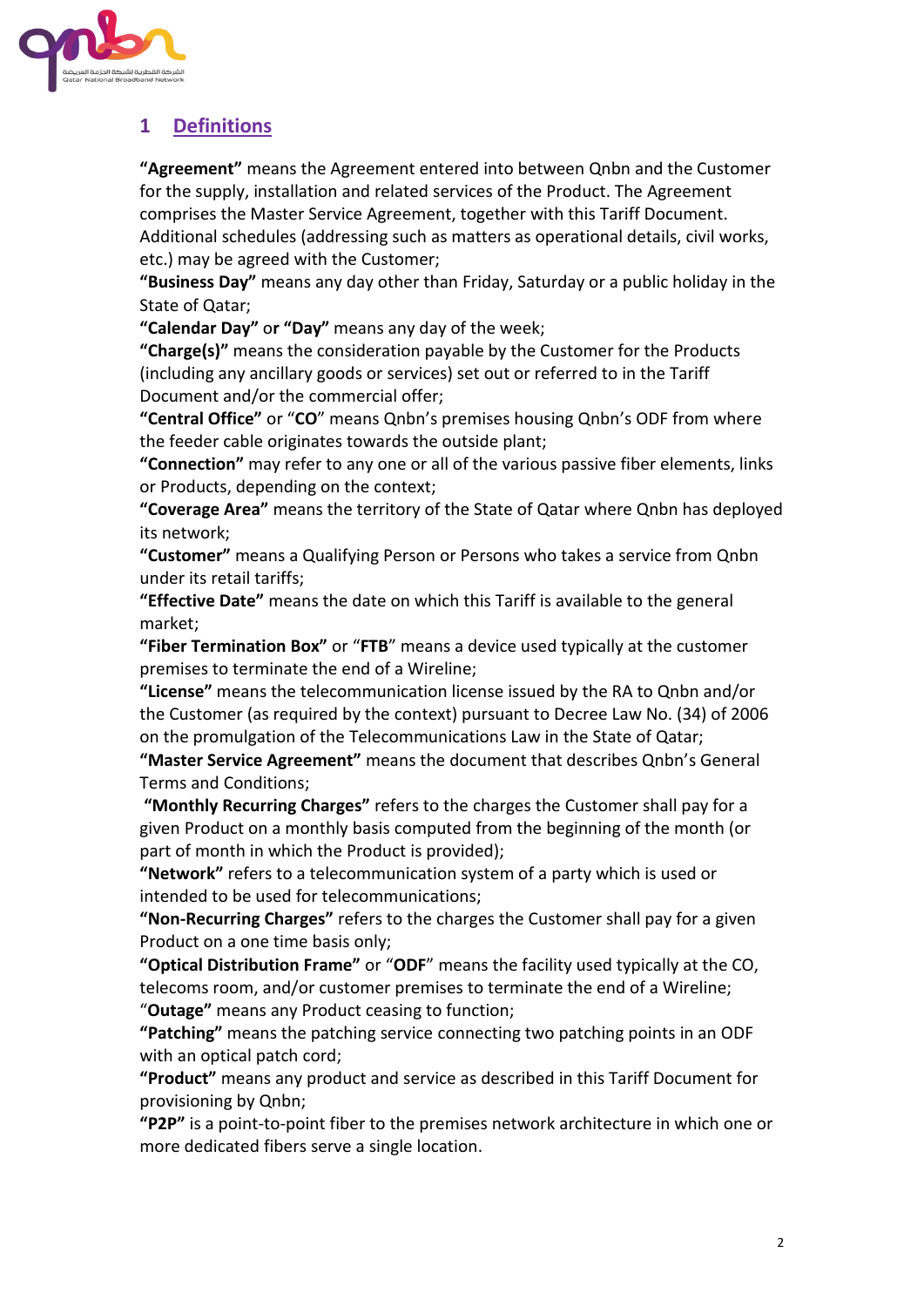

**"Qnbn Point of Presence"** or **PoP** means a third party location where the customer is present (e.g. data centre) and Qnbn has the right to terminate its Product and the Customer to connect thereto;

**"Ready for Service location"** or "**RFS**" refers to premises or locations where Qnbn offers to readily provision its Products to the telecom room of the Customer location and/or the specific Point of Presence;

**"Regulatory Authority"** or "**RA**" refers to the Telecommunications Regulatory Authority of the State of Qatar;

**"QAR"** or "Qatari Riyal" means the currency of Qatar;

"**Tariff Document**" means this document;

**"Term"** means the initial term of the Agreement, or any extension thereof in writing; **"Wireline"** means passive optical fiber cable deployed and owned by Qnbn.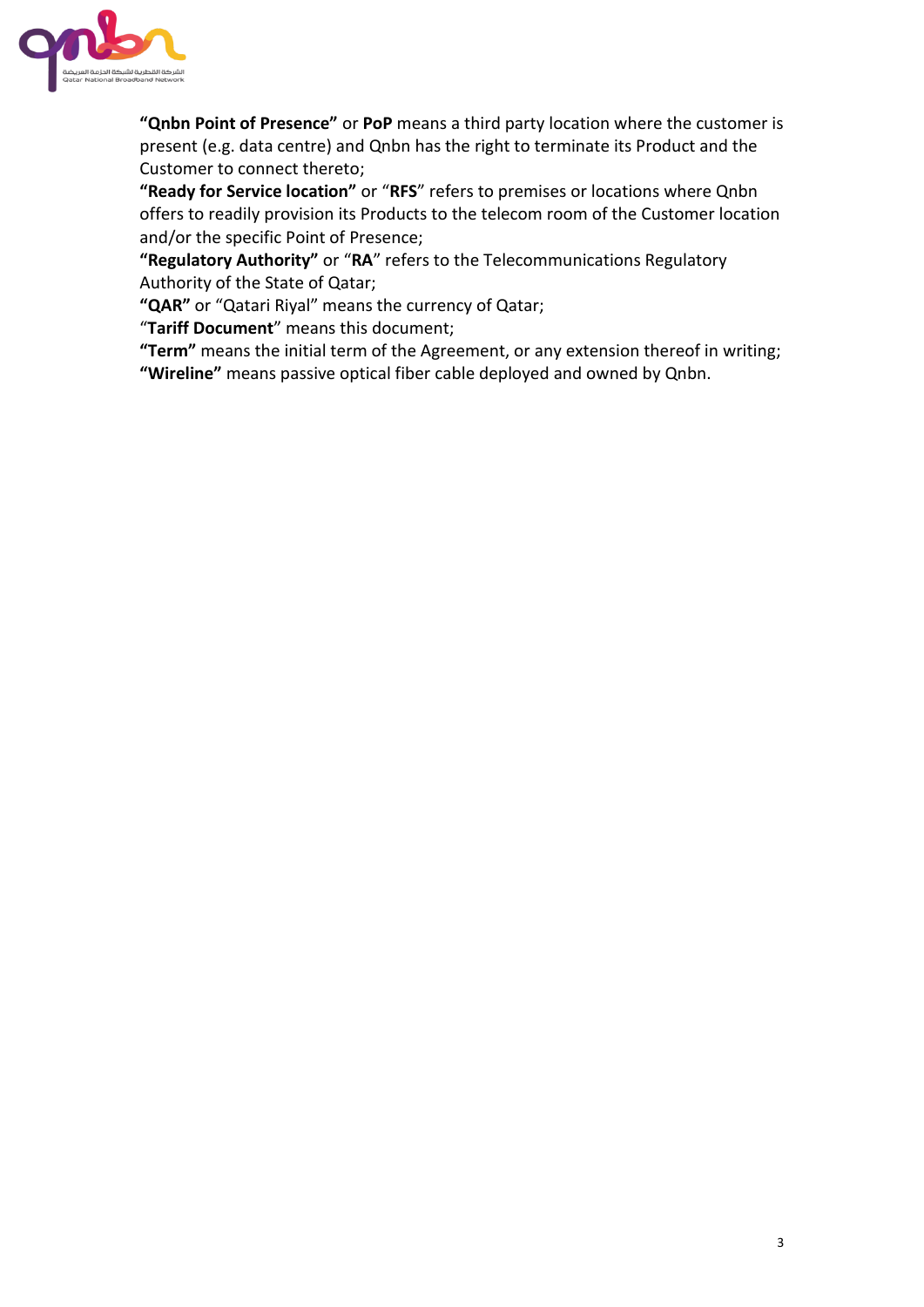

### **2 Tariff Terms and Conditions**

This Tariff is for a permanent service.

This Tariff only applies to the Product as described in section [3](#page-4-0) [Product Description.](#page-4-0) This Tariff is only applicable to Qnbn retail Customers, as described in Qnbn's License.

This Tariff will cease in case of:

- Qnbn publishes a new Tariff; or
- Qnbn notifies and publishes the end of effectiveness of the Tariff.

Qnbn may publish promotions or Product re-adjustments that would suspend or modify this Tariff as described in the applicable document.

The Product is only available within Qnbn coverage area and the specific locations as defined by Qnbn and may be subject to a feasibility study. Qnbn has no obligation to provide the Product outside of such area and locations.

One Product only is available per site-CO/PoP connection with radial distances 5km or less to the Qnbn CO/PoP.

The Product is only available with the features described in this Tariff. Qnbn has no obligation to provide a Product with different features.

Should the Customer request and Qnbn accept to provide an offer outside of the above said area and locations or with different features, such will be treated under specified terms and conditions.

These service terms and conditions are in addition to the terms and conditions specified in Qnbn's Master Services Agreement.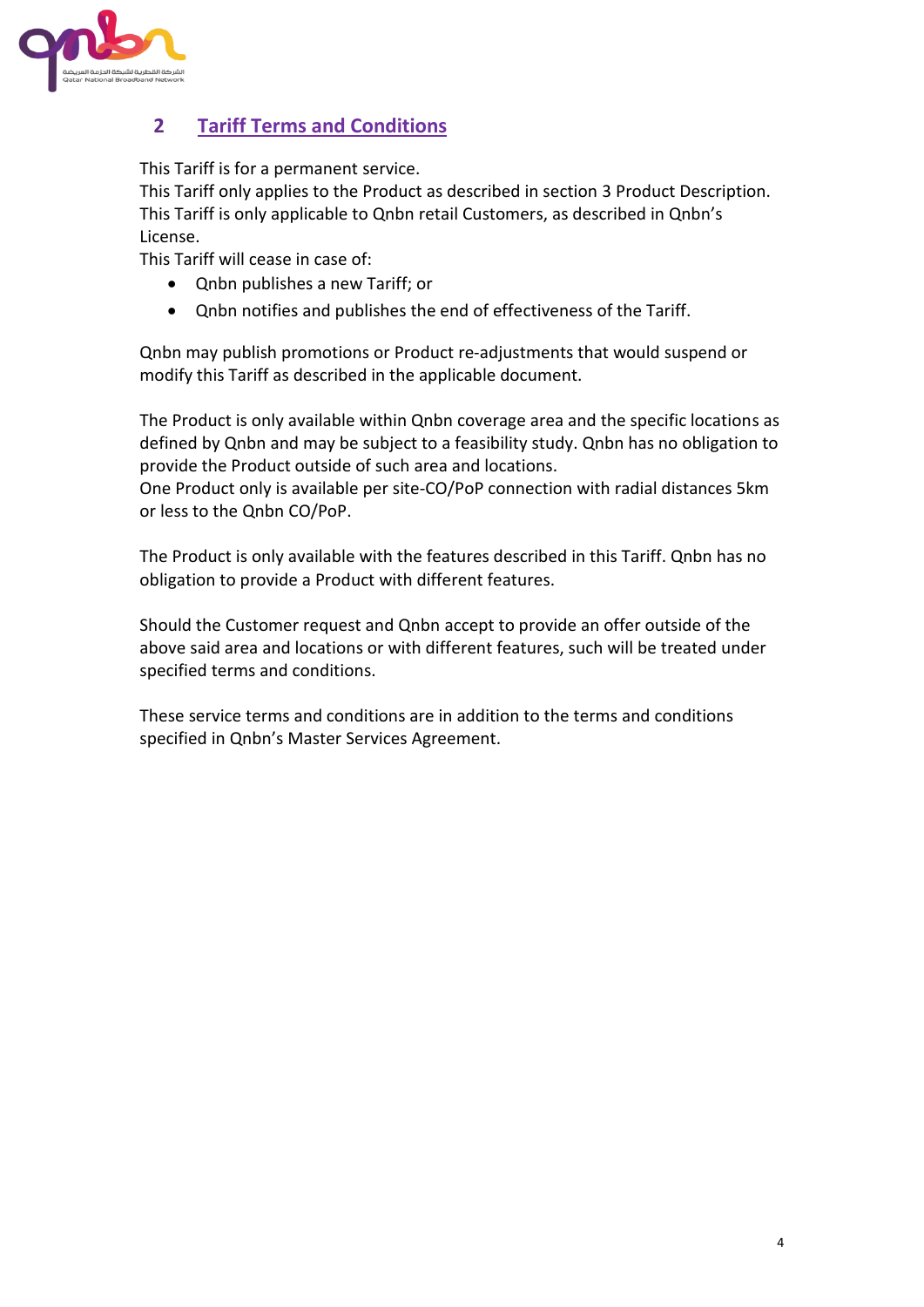

### <span id="page-4-0"></span>**3 Product Description**

This Point to Point Product is a passive optical fibre Product that allows the Customer to connect two (2) locations, within the Qnbn Coverage Area. At one end, Location A can be any Customer site while, at the other end, Location B must be a Qnbn CO or Point of Presence (PoP) in which the Customer has collocated its equipment to terminate the connection.

The Qnbn coverage area and the specific location is as defined by Qnbn and may be subject to a feasibility study.

The Product grants the use of one (1) fiber strand with its full transmission media capacity.

### **3.1 Product Structure**

To provide this Point to Point Product between two service delivery locations, Qnbn will use a single P2P-1 link element together with the required Patching in the network elements at both ends.

The diagrams below show the Product structure for the service delivery locations with a P2P-1 link :



In this structure, a Customer location is connected to a Qnbn CO or Point of Presence (PoP).

Only one implementation of this Product is available between two unique termination points.

### **3.2 Demarcation Points**

The Customer will have access to the Product at the telecom room of the Customer's building and the Qnbn CO/PoP.

Unless otherwise agreed with the Customer, the demarcation point will be an **ODF** or **FTB** placed in the Customer's building and the CO/PoP. The ODF or FTB will be owned by Qnbn.

No physical access shall be granted to the Customer to Qnbn's ODF or FTB and the interface shall be terminated by Qnbn staff at Qnbn's ODF or FTB at both ends and handed over to the Customer for connecting to their equipment.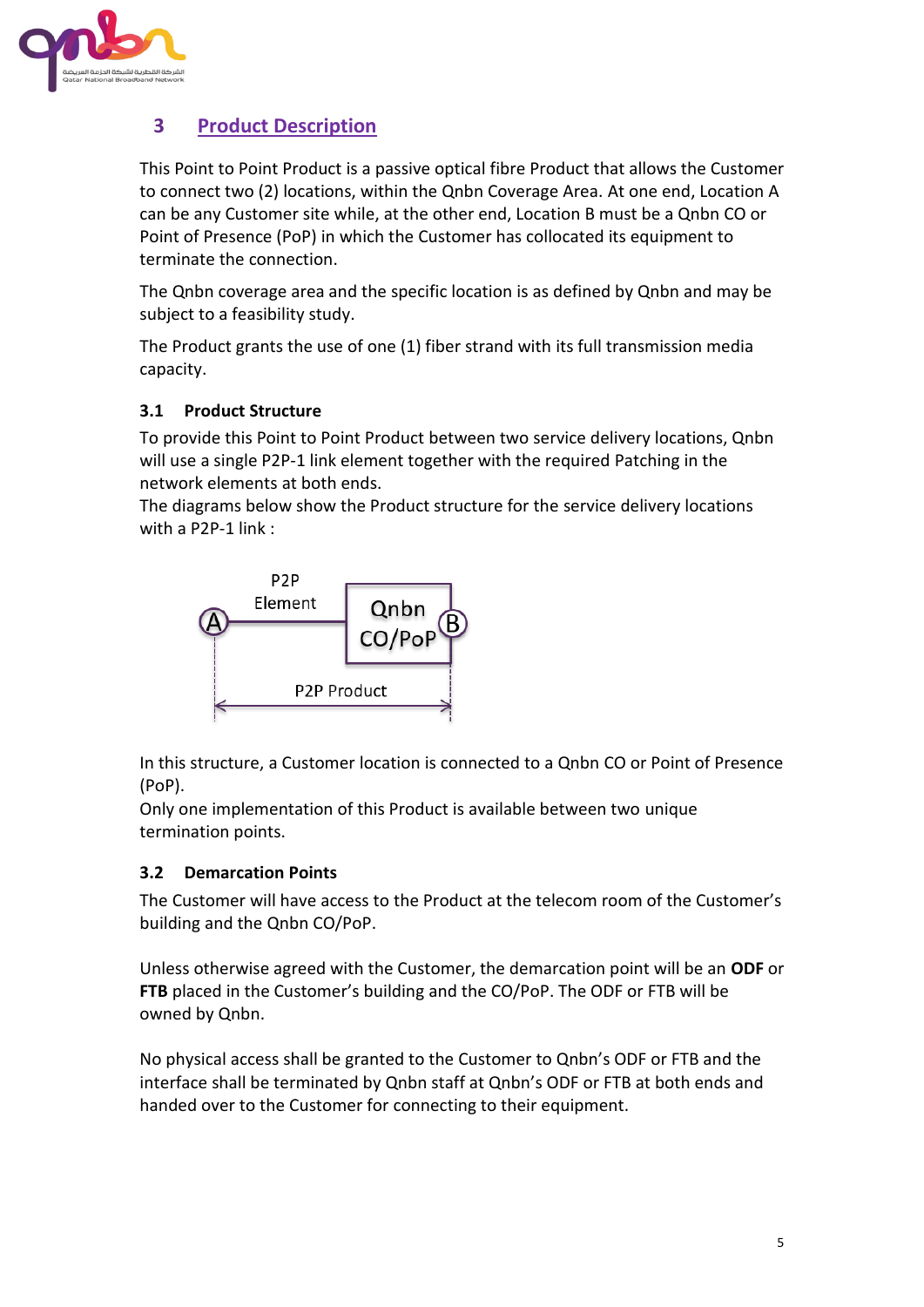

### **3.3 Physical Interfaces and Acceptance Criteria**

Qnbn shall connect the Patch Cables using standard LC/APC (Angled Polished) connectors.

The acceptance criteria for the link shall be the optical power loss measurement as mentioned below.

The optical power loss of the fiber strands will be less than 0.3 dB per connector+ 0.7 dB/km of physical cable length (splice + cable loss).

To verify that the connections meet the specified optical performance criteria, testing will be conducted by Qnbn at wavelengths of 1310 nm and 1550 nm.

### **3.4 Operational Matters**

Provisioning, acceptance, handover, fault management, escalation, access policies, and other operational issues may be added in the Agreement. This may include the following operational matters:

- i. Qnbn assumes that each Customer location has internal ducts, access route and entry point to the telecom room.
- ii. Qnbn operations and maintenance staff will be granted access to the Customer buildings up to the Qnbn's ODF in the telecom room on 24x7 basis to provide support and O&M services.
- iii. The proposed implementation plan will be finalized after survey.
- iv. The Customer will support Qnbn to secure access to both Customer locations telecom rooms and duct routes connecting telecom rooms to the outside plant.
- v. The Customer is responsible for providing the patch cords and carrying out the fiber connectivity between Customer's telecom rooms (Qnbn ODF) or Qnbn FTB to the Customer equipment.
- vi. Qnbn will provide the Customer with at least two (2) Business Days' notice for any planned activities that may cause an Outage.
- vii. In the event of a fault which requires carrying out planned Qnbn maintenance activities for a permanent solution after a work around or a temporary fix or any other reason, Qnbn will endeavor to notify the Customer as soon as reasonably practicable after becoming aware of the event and will also endeavor to provide the Customer with the links that will, or are likely to be, impacted by the activities; and the expected timeframes for the planned Qnbn maintenance.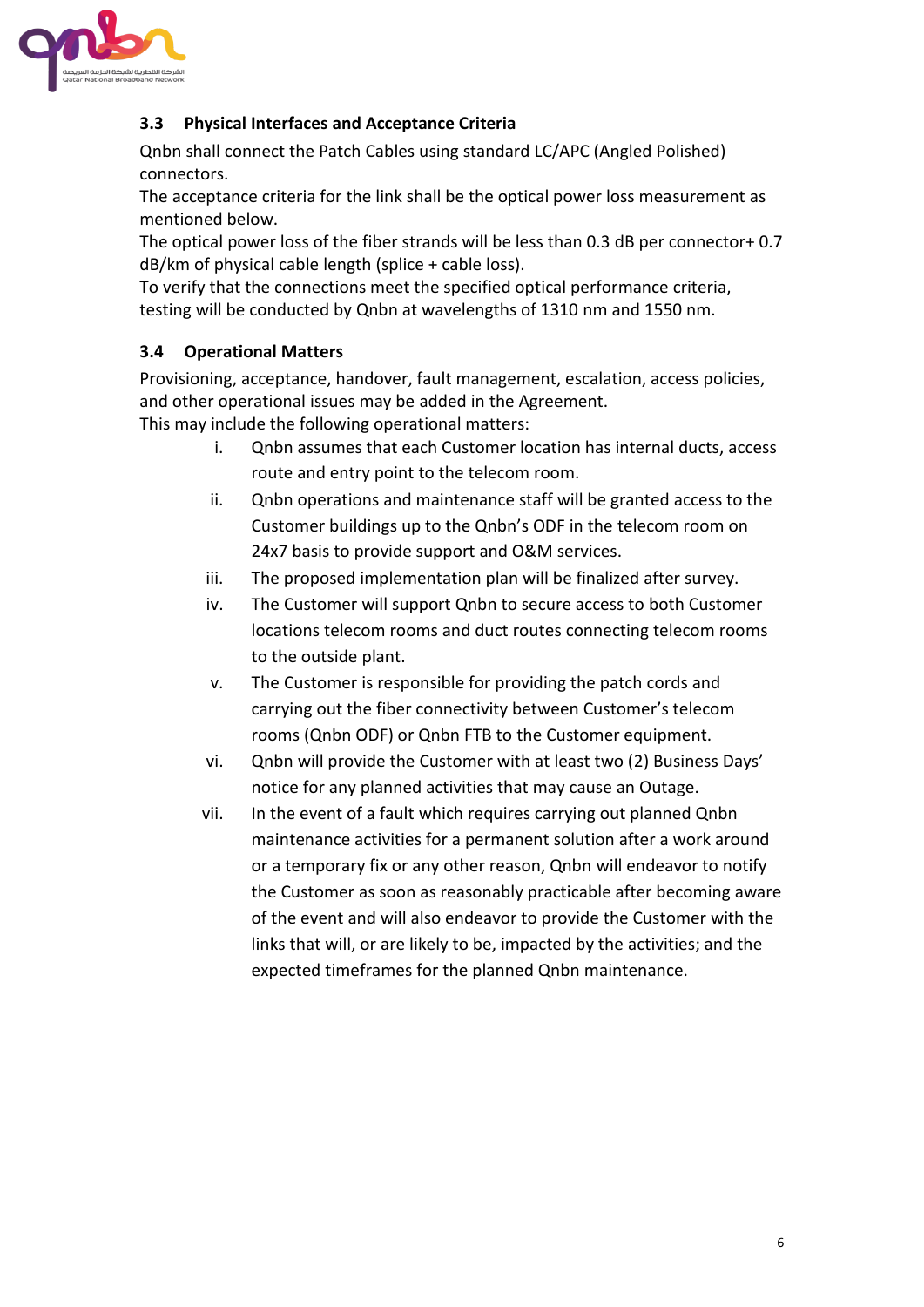

### **4 Product Charges**

Recurring and Non-Recurring Charges applied to the link element in the Product. The Monthly Recurring Charges are monthly fees for the product rental applied to the P2P-1 link element. The amount varies with the radial distance between the two ends of the link element.

The Non-Recurring Charges of the link elements are set-up charges related to the ordinary product ordering and provisioning and Customer specific charges as follows:

- i. Set-up charges related to the ordinary product ordering and provisioning;
- ii. Additional charges related to extra work necessary to provision the Customer, whenever necessary, to be determined on a case-by-case basis;
- iii. Patching charges for the connection of the element that composes the Product;
- iv. Disconnection charges related to work required for disconnecting the Product. The disconnection charges will be 50% the amount of the ordinary set-up charges.

#### **4.1 Charges for P2P-1 Link Elements**

|                        | Non-      | <b>Monthly Recurring</b> |            |
|------------------------|-----------|--------------------------|------------|
|                        | Recurring | Charge (QAR/month)       |            |
|                        | Charge    |                          |            |
|                        | $(QAR)^1$ |                          |            |
| Distance segments      |           | < 1.8                    | $1.8$ to 5 |
| (radial km)            |           |                          |            |
| P2P-1 Fiber connection | 2,100     | 4,100                    | 6,800      |

### **4.2 Charges for Patching**

|                                                              | Non-Recurring Charge (QAR) |
|--------------------------------------------------------------|----------------------------|
| Patching charge per patch point (1 fiber cable) <sup>2</sup> | 190                        |

### **4.3 Change of Location**

In case of change of location of one of the service delivery location of the Customer, and subject to feasibility, the Non-Recurring Charges that correspond to the new P2P-1 link element will apply. The Monthly Recurring Charges might be updated accordingly to the new link element included or eliminated and the new segment of distance involved. Additional Patching charges for the reconfiguration of the connection will apply.

-

<sup>1</sup> Ordinary set-up charge only

<sup>&</sup>lt;sup>2</sup> Includes a patch cable not exceeding 10 meters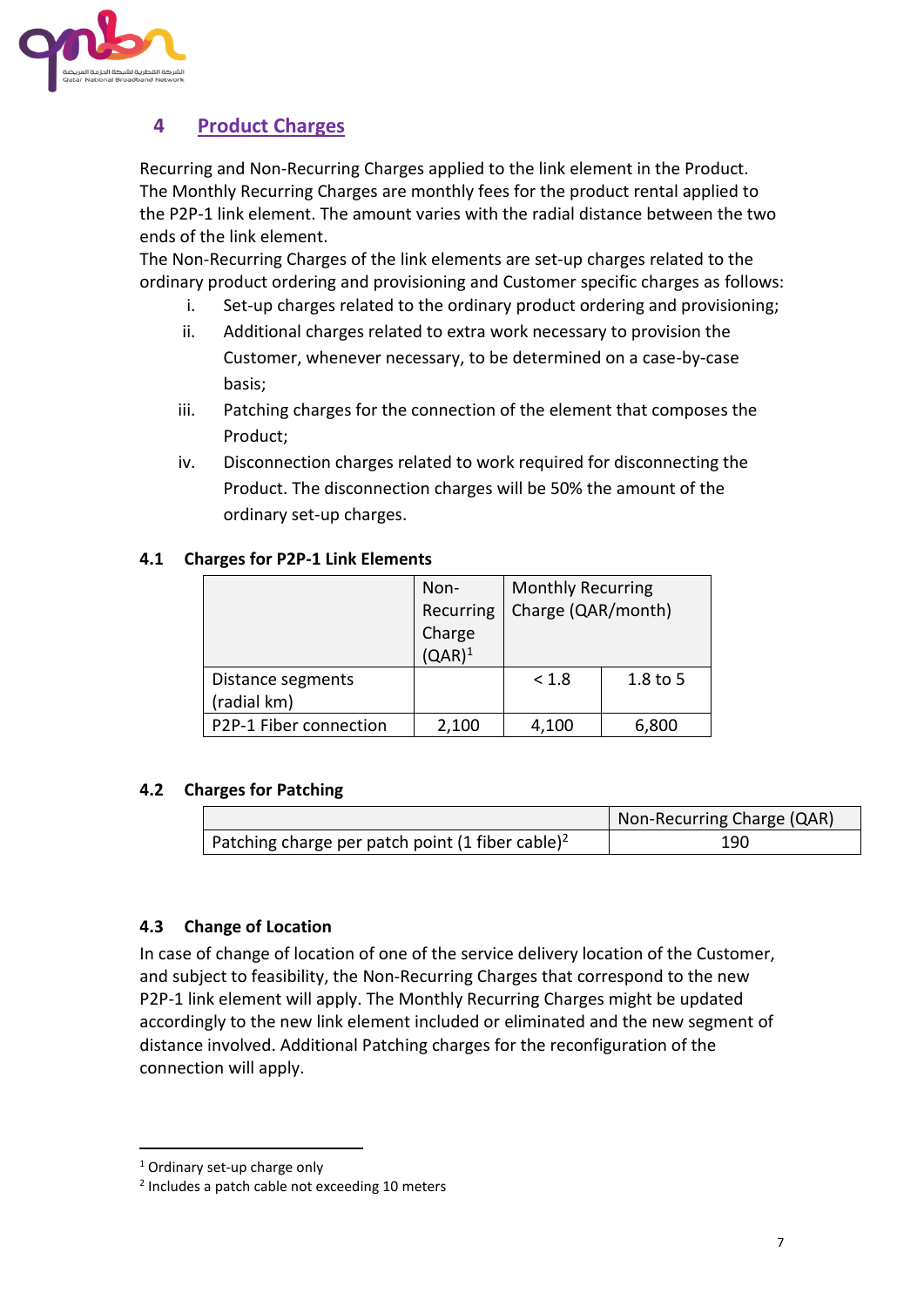

### **4.4 Project Specific Charges**

Other charges, such as civil works, will be agreed separately with the Customer and are not part of this Tariff Document.

#### **4.5 Minimum Service Period**

The minimum service period for the Product is a term of three (3) months. Should the Customer terminate the rental of the Product before the end of the period commitment, the Customer shall pay the full charges outstanding for the remainder of such period commitment.